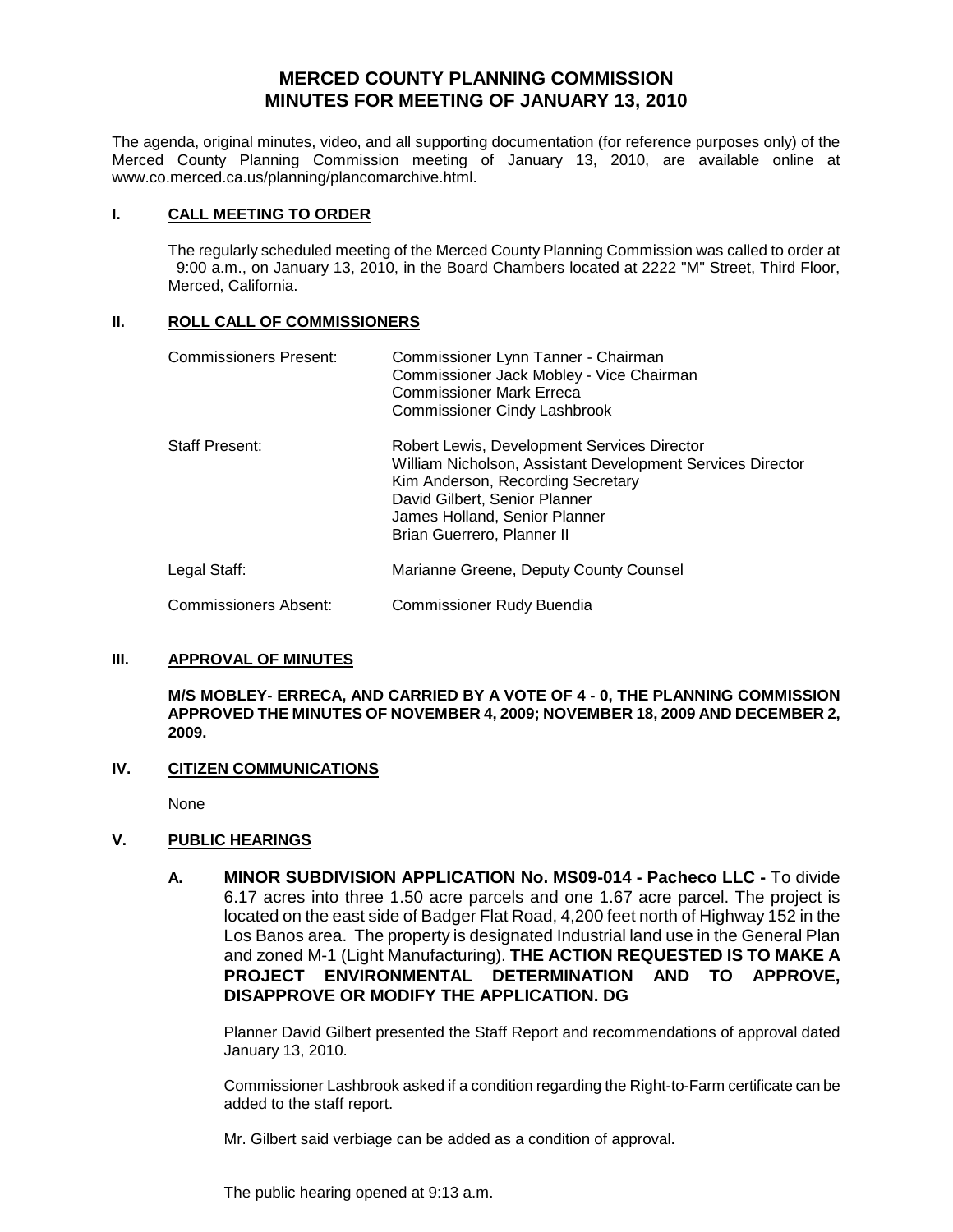Duane Andrews, Golden Valley Engineering, said he has no issues and no problem with adding a condition regarding a Right-to-Farm certificate.

The public hearing closed at 9:15 a.m.

#### **MOTION: M/S MOBLEY - ERRECA, AND CARRIED BY A VOTE OF 4 - 0, THE PLANNING COMMISSION EXEMPTS MINOR SUBDIVISION APPLICATION No. MS09- 014, FROM CEQA.**

**MOTION: M/S MOBLEY - ERRECA, AND CARRIED BY A VOTE OF 4 - 0, THE PLANNING COMMISSION CONCURS WITH THE STAFF REPORT AND RECOMMENDATIONS DATED JANUARY 13, 2010 , AND MAKES THE 11 FINDINGS SET FORTH IN THE STAFF REPORT AND, BASED ON THOSE 11 FINDINGS, APPROVES MINOR SUBDIVISION APPLICATION No. MS09-014 SUBJECT TO THE 3 CONDITIONS SET FORTH IN THE STAFF REPORT WITH THE ADDITION OF CONDITION #4 TO READ AS FOLLOWS:**

#### **Conditions:**

#### Merced County Planning and Community Development

- 1. A parcel map, including all parcels involved, shall be recorded within two (2) years of the Planning Commission approval date as required by the Subdivision Map Act and Merced County Subdivision Code.
- 2. The applicant/property owner shall comply with all applicable conditions contained in Planning Commission Resolution 97-1 (attached).
- 3. The applicant/property owner shall comply with all Federal, State, and Local regulations.
- 4. A Right-to-Farm Certificate shall be recorded prior to issuance of any building permits to notify subsequent occupants of the inconveniences of farming operations and the priority to which Merced County places on such operations.
- **B. MAJOR SUBDIVISION APPLICATION No. MAS04-014 - Lakeview Properties - Ed Grossman –** To divide a 58 acre parcel into 35 single family residential lots, a 9.0 acre passive recreation area and an 8.0 acre remainder parcel. The project is located at the northeast corner of Merced Falls Road and La Grange Road within the Snelling SUDP. The property is designated General Commercial and Low-Density Residential land use in the General Plan and zoned C-2 (General Commercial) and R-1 (Single Family Residential). **THE ACTION REQUESTED IS TO MAKE A PROJECT ENVIRONMENTAL DETERMINATION AND TO APPROVE, DISAPPROVE OR MODIFY THE APPLICATION. JH**

Planner James Holland presented the Staff Report and recommendations of approval dated January 13, 2010.

Marianne Greene, County Counsel, states that the Planning Commission consider comments on the Negative Declaration only when substantial evidence is provided in CEQA Guidelines Section 15384(6) and not just on comments containing assumptions, speculations or opinion not supported by facts.

Commissioner Lashbrook asked about the wells onsite and the water quality.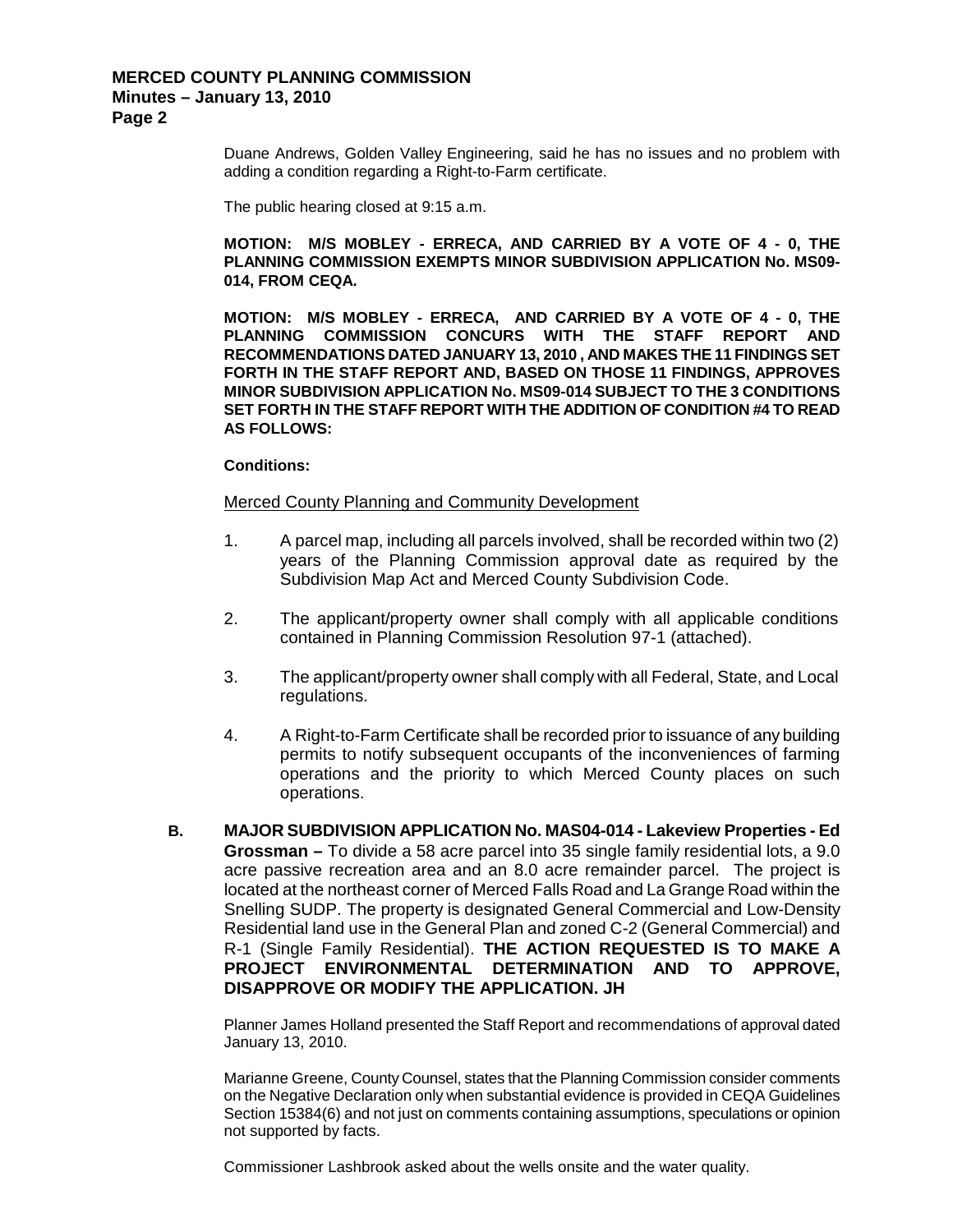Mr. Holland said there is a good supply of water in the Snelling area and all of Snelling relies on wells.

Bob Klousner, Planning Partners, stated there were no hydrologic tests done for the project. If the concern is water quality, extensive tests were done to detect mercury. If the criterias are not met by Environmental Health, they would deem it a failed well. They are confident there are no problems with the wells in the Snelling area.

Russell Grossman, applicant, stated that he had drilled a well adjacent about 4 years ago and that well was 218 feet deep and the water has been good. There was some filter problems but the well is only used for irrigation purposes. The water was tested by the County and found to be fine.

Commissioner Lashbrook asked when the wells would be drilled. Mr. Grossman responded he will either sell vacant lots, or he will build the home and install the well to suit the buyer.

Commissioner Lashbrook asked what the minimum lot size is on the land to the west.

Mr. Holland showed the map of the land use and the land is low density development and at one home per 9 or 10 acres.

Ms. Lashbrook asked if the environmental study discusses the preservation and maintenance of the Oak trees.

Mr. Klousner answered that the Oak trees are protected, and each lot has designated areas to be buildable and areas that are not. Within the non-buildable areas are most of the natural resources. The intention is that there is no residential activity on those portions of the lot. Landowners have the ability to maintain property to avoid hazards.

Mr. Klousner pointed out a mitigation measure shows that an Arborist may be necessary and involved in Oak preservation.

Ms. Lashbrook asked what is going to be happening with the irrigation ditch and who is responsible.

Mr. Holland said the ditch is in private ownership. It was proposed the ditch would be moved but it turned out to not be a good idea according to Fish and Game. The small size and shallow nature of the ditch does not make it a safety problem for residents – wider ditches with trails and sidewalks exist in Merced.

Ms. Lashbrook added that pesticides on the lawns can be hurtful to the water, and use more native plants, less grass.

Mr. Klousner ensured that the requirements will be met (NPDES BMP requirements) to prevent contamination, and many lots have preserve areas that won't require watering. New landscaping law passed by State will apply.

County Counsel Marianne Greene, responded to a comment on page 3 of the letter submitted by San Joaquin Raptor Rescue Center, that talks about mitigation measure No. 5. It looks argumentative but she said if Commissioners have any concerns, this would be the time to raise any conflicts of interest.

Ms. Lashbrook said this is all speculative and there is no financial gain to her at all, and there is no conflict of interest.

The public hearing opened at 10:15 a.m.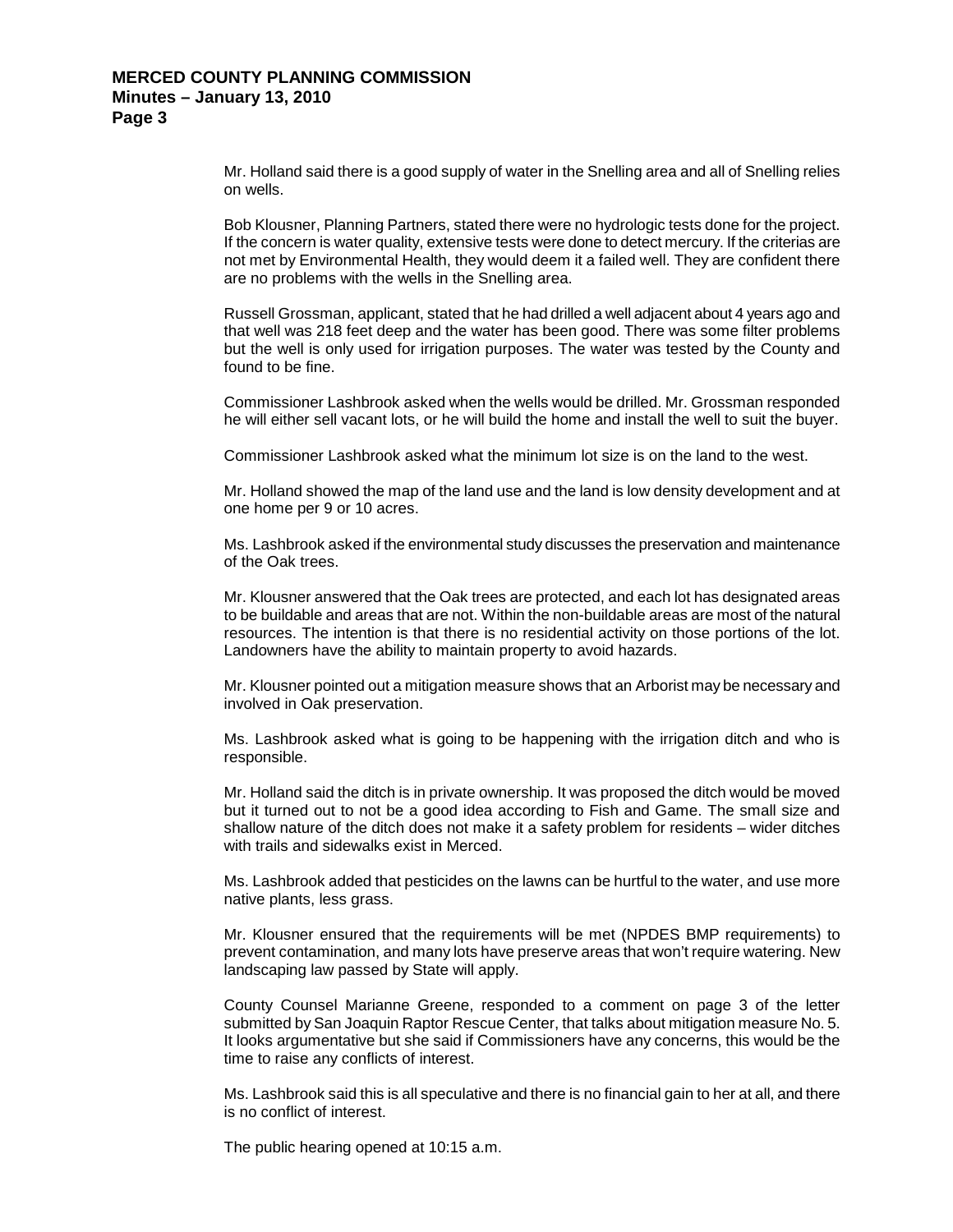**Page 4**

Bryan Stice, representative, said Mr. Holland did a thorough job with the presentation and is a natural resource oriented project. He added that the project is near or adjacent to existing services and infrastructure. Many discussions and workshops were held before the Snelling MAC and there were concerns that were addressed and resulted in a redesigned development with positive qualities. The subdivision and surroundings determined that the project and community would be better servedwith the loop circular system. This project is above and beyond addressing how it interfaces with the natural surroundings. Every home constructed will be bordered along an open space area. The modifications include the revisions of the buffer area. The Snelling MAC supports this project.

Ms. Lashbrook asked who is liable for the maintenance or other issues regarding the ditch.

Mr.Stice said the ditch is difficult to reach and sees no future problems with it.

Mr. Holland said the irrigation ditch runs through the Snelling Community. It runs back behind the school. They are unaware of any safety or risk incidents.

Ms. Greene clarified that the ditch is privately owned. She asked if the ditch will be adjacent to the subject property.

Mr. Holland said the ditch is its own entity. Ms. Greene felt it was it is governed by State Law and didn't see as a County liability.

Mr. Klousner added that the ditch is subject to a legal settlement. He doesn't think subdividing that property extinguishes those rights. There is nothing proposed by this subdivision that would hinder people with rights to the ditch to maintain it.

Commissioner Lashbrook worried landowners along ditch may grade, block or contaminate the ditch.

Ms. Greene stated that the Sheriff or County Environmental Health Division can enforce protection measures.

The public hearing closed at 10:25 a.m.

## **MOTION: M/S MOBLEY - ERRECA, AND CARRIED BY A VOTE OF 4 - 0, THE PLANNING COMMISSION ADOPTS THE MITIGATED NEGATIVE DECLARATION PREPARED FOR MAJOR SUBDIVISION APPLICATION No. MAS04-014 WITH THE 14 MITIGATION MEASURES.**

**MOTION: M/S MOBLEY - ERRECA, AND CARRIED BY A VOTE OF 4 - 0, THE PLANNING COMMISSION CONCURS WITH THE STAFF REPORT AND RECOMMENDATIONS DATED JANUARY 13, 2010, AND MAKES THE 9 FINDINGS SET FORTH IN THE STAFF REPORT AND, BASED ON THOSE 9 FINDINGS, APPROVES MAJOR SUBDIVISION APPLICATION No. MAS04-014 SUBJECT TO THE 18 CONDITIONS SET FORTH IN THE STAFF REPORT AS FOLLOWS:**

**Conditions:**

**Planning & Community Development Department** 

- 1. A Final Map shall be recorded within two years of the Planning Commission approval date as required by the Merced County Subdivision Code.
- 2. This project shall comply with the applicable Standard Conditions in Planning Commission Resolution No. 97-1.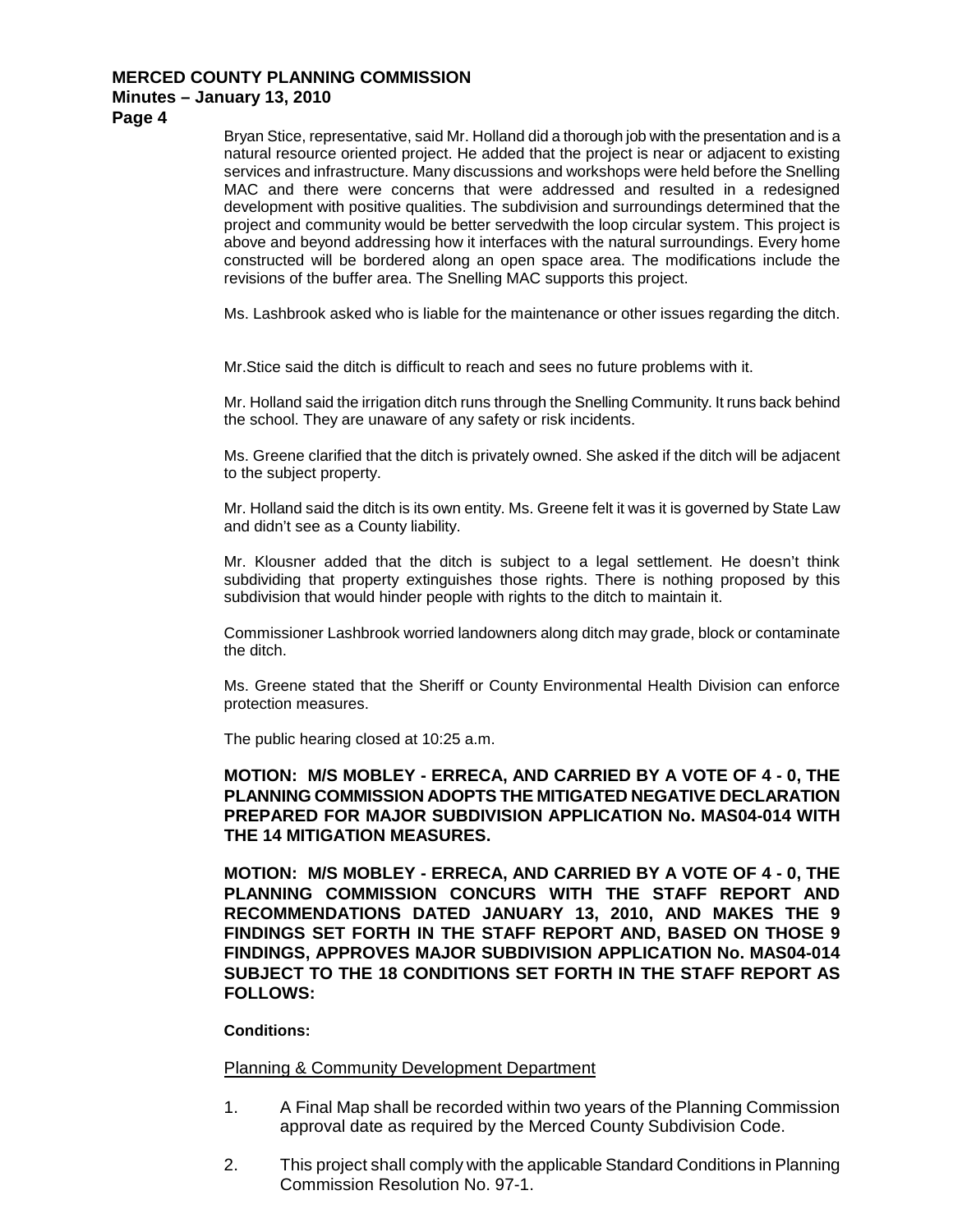- 3. Prior to approval of the Final Map, the developer shall submit a current 'Can and Will Serve' letter for the project issued by the Snelling Community Services District and shall demonstrate to the satisfaction of the County that any improvements required by this letter have been made or bonded for.
- 4. For the purpose of conditions monitoring, an inspection fee in the amount of \$486 shall be required. This fee shall be paid within 30 days of the approval date. Should additional inspections be required, inspection time shall be billed to the applicant/property owner at the established hourly rate at the time of the inspection. This permit will not be considered valid until the conditions monitoring fee has been paid.

#### Mitigation Measures

## 5. *Mitigation Measure 1: Maintain aesthetic vegetation buffer*

Retain the existing oak woodland habitat within individual parcels while permitting the construction of single-family dwellings and appurtenant structures. Except for the construction of two access roads from Merced Falls Road and proposed on-site roadways or driveways for individual lots, construction in the areas of the existing riparian woodland and oak woodland shall maintain a sufficient vegetative buffer between developed structures and facilities and Henderson Park to mask the presence of developed uses on the site during the seasons of the year when deciduous trees are in leaf. The buffer shall be sufficient to break the mass of buildings and to prevent glare from windows and glazing into the park. Implementation of Mitigation Measure 1 will result in the preservation of 7.598 acres of oak woodland at the perimeters of the project area, providing a sufficient vegetative buffer.

## 6. *Mitigation Measure 2: Comply with SJVAPCD Requirements and Recommendations*

During project construction, the project applicant and contractors shall comply with the following measures. Additionally, a note shall appear on the final subdivision map notifying purchasers of individual lots of applicable rules as set forth below and as they might be amended of the duty to comply with the requirements of this mitigation measure and the regulations of the SJVAPCD.

- A. Comply with SJVAPCD's Regulation VIII, Dust Suppression Measures (described above), Rule 8021, preparation of a Dust Control Plan and Rule 3135, Dust Control Plan Fee.
- B. Comply with SJVAPCD's Rules 4901 and 4902 regarding wood burning devices and natural gas-fired water heaters.
- C. Comply with SJVAPCD's additional measures 1 through 6 as follows to further reduce ozone precursors. The project applicant shall implement the following:
	- 1. Energy efficient design including automated control systems for heating/air conditioning and energy efficiency beyond Title 24 requirements, lighting controls and energy-efficient lighting in buildings, increased insulation beyond Title 24 requirements, and light colored roof materials to reflect heat.
	- 2. Planting of deciduous trees on the south and westerly facing sides of buildings.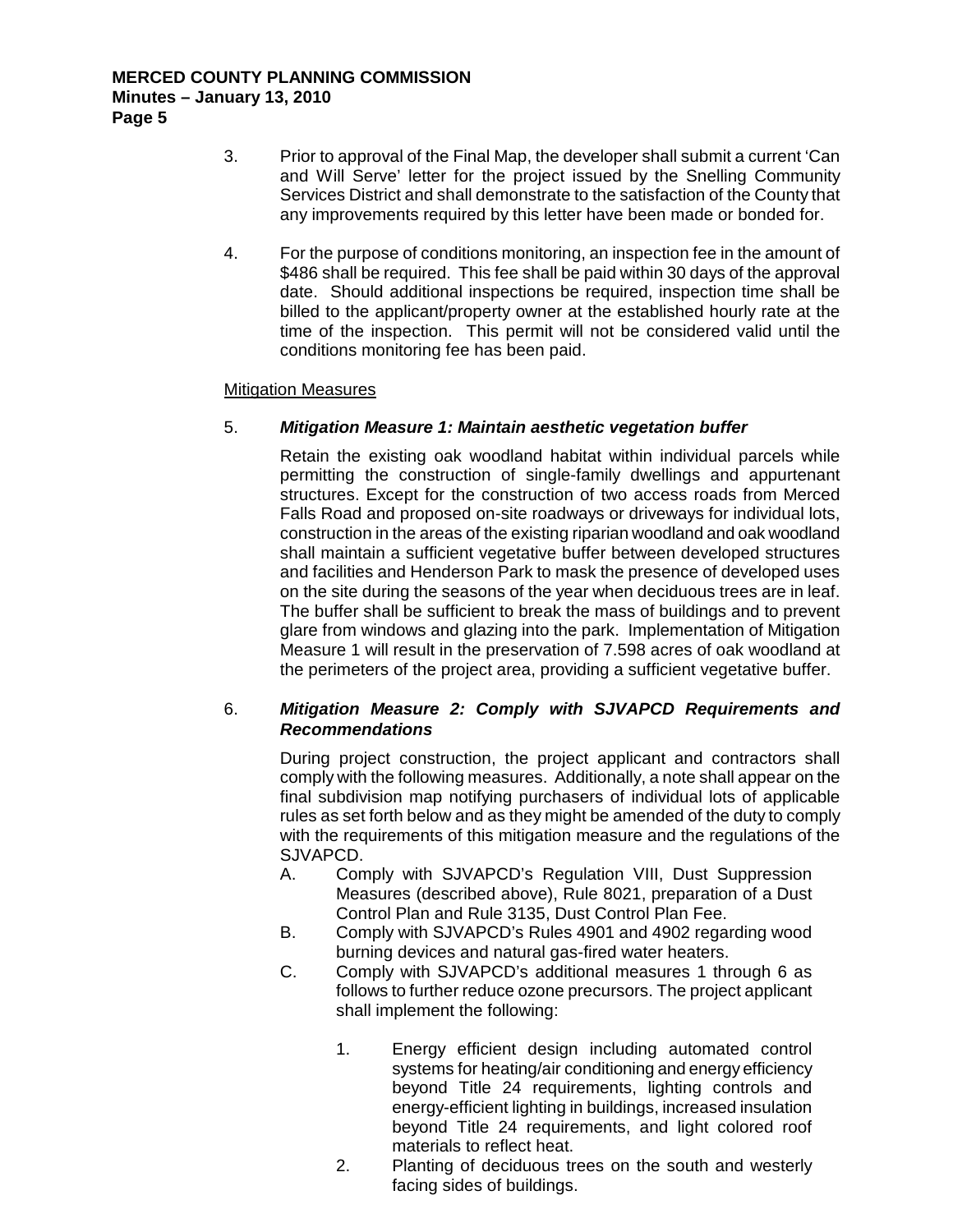- 3. Providing low nitrogen oxide  $(NO_x)$  emitting and/or high efficiency water heaters.
- 4. Sidewalks and bike paths throughout as much of the project as is possible and should be connected to any nearby open space areas, parks, schools, commercial areas, etc.
- 5. Natural gas/propane lines and electrical outlets should be installed in patio areas to encourage the use of gas and/or electric barbecues.
- 6. All housing units should include as part of the purchase an electric lawn mower and electric edger.
- D. Comply with all applicable SJVAPCD Rules and Regulations that may apply, including: Rule 4102 (Nuisance), Rule 4601 (Architectural Coatings), Rule 4641 (Cutback, Slow Cure, and Emulsified Asphalt, Paving and Maintenance Operations), and Rule 4002 (National Emissions Standards for Hazardous Air Pollutants).

## **7.** *Mitigation Measure 3: Provide Funding for Implementation and Monitoring of Mitigation Measures*

No later than six months after the granting of any preliminary map approval by the County, and prior to the submittal of any improvement plans or other permit applications, the property owner/applicant shall enter into a contract with the County that provides for the establishment of a fund to pay for hiring a qualified consultant who shall be responsible for implementing or overseeing the implementation of (as necessary) all Biological Resource mitigations required by this Mitigated Negative Declaration. This contract shall also provide for payment of consultant costs for monitoring all biological resource mitigations where such monitoring does not fall within the identified responsibilities of other public agencies.

## 8. *Mitigation Measure 4: Preservation of passive recreation area, ecological preserve and open space conservation area*

No clearing, grading, tree-cutting, brush-clearing or other modification of onsite habitats and biological resources shall occur until Mitigation Measures 3, 4, 5, 6, 7 and 8 are implemented in their entirety, except for any required future monitoring, which may be completed after implementation of required mitigation.

To protect riparian habitat, oak woodland, blue elderberry shrubs and associated sensitive biological resources within the project area:

- A. The applicant shall indicate buildable areas on the Final Subdivision Map, outside of which all future construction or grading shall be prohibited.
- B. The applicant shall permanently protect biological resources within the two preserve areas shown on Figure 5 (four-acre Ecological Preserve on the west, nine-acre Passive Recreation Area on the north) through dedication in fee of the two areas to a Homeowner's Association (HOA). In forming the Homeowner's Association, the applicant shall establish an endowment and annual maintenance fees sufficient to ensure permanent management of the two preserve areas, including annual monitoring by a professional biologist (further described in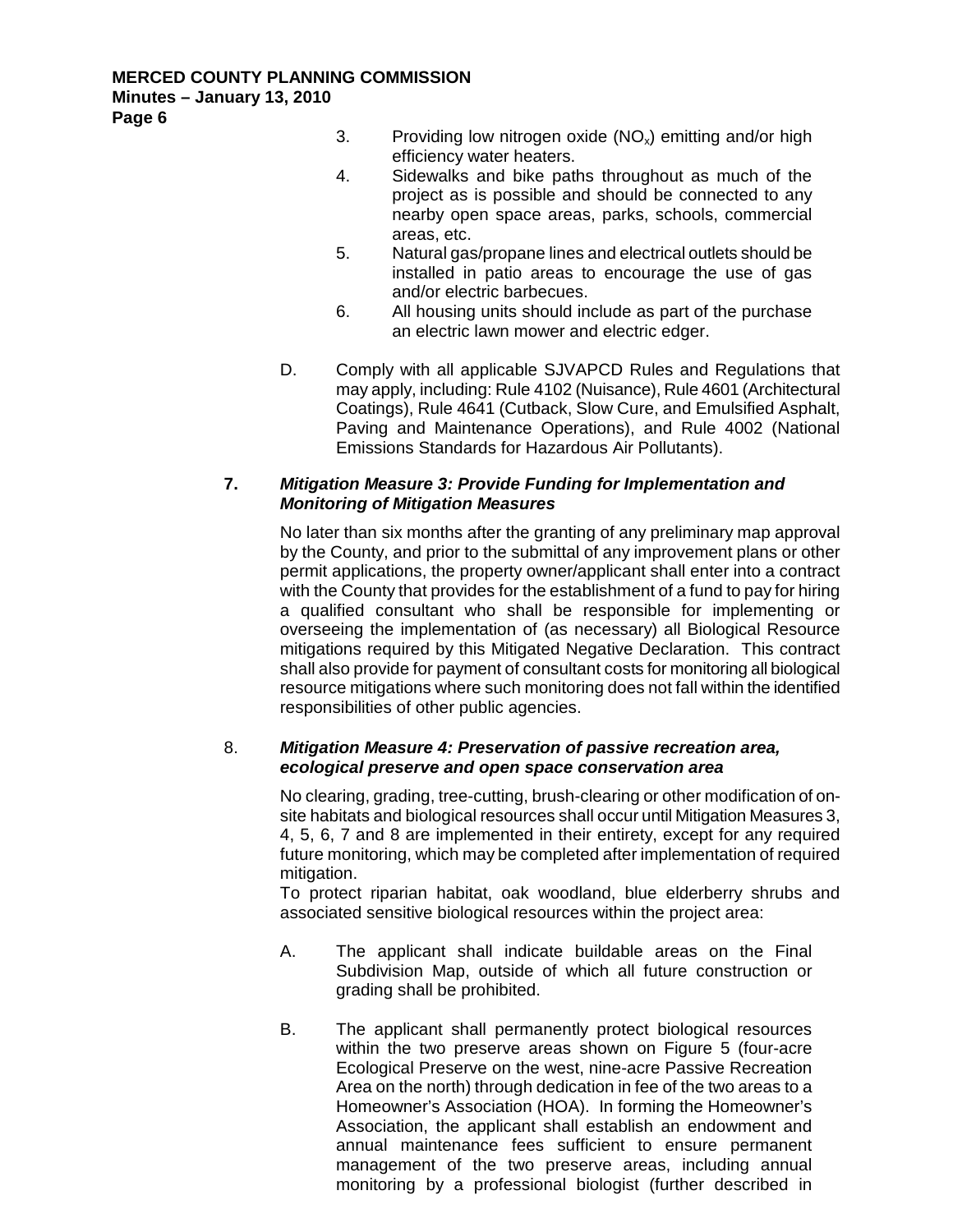Mitigation Measure 5). Alternately, the applicant may deed the areas to a conservation organization or public entity, or through another mechanism acceptable to Merced County, that would result in permanent conservation and maintenance of the three areas. Within the preserved areas, all development or habitat modification, including changes in site hydrology through the creation of grassy areas, landscaping irrigation or the introduction of invasive/weed species (unless approved by CDFG and USFWS), shall be prohibited.

- C. The applicant shall establish open space conservation easements in favor of the HOA within all affected lots on the Final Subdivision Map as indicated in Figure 5 (Lots 1, 5, 6, 7, 8, 9, 10, 25, 26, 27, 29, 30, 31, 32, 33 and 36).
- D. The applicant shall protect sensitive biological resources within the passive recreation area, ecological preserve area, and open space conservation area during mass site grading and road and underground utility construction through installation of construction fencing along all preservation area or conservation area boundaries. Specific protections described in Mitigation Measure 5, 6, 7, and 8 must be followed to protect sensitive species.
- E. The applicant shall establish Conditions, Covenants and Restrictions (CCR) applicable to the single-family residential lots, and enforceable by the Homeowner's Association, that ban construction or grading within the open space conservation easements. The CCRs shall include the following protocol: *Homeowner and/or their agent shall not perform any grading or construction outside of buildable areas as indicated on the Final Subdivision Map*. No individual building permit will be granted by Merced County without Homeowner's Association review and approval of all proposed clearing and construction on individual lots. These CCRs and Homeowner's Association by laws shall be either placed on the face of the final map or recorded with the title of each lot.

## 9. *Mitigation Measure 5: VELB protection*

Avoid and minimize impacts to potential VELB habitat in blue elderberry shrubs through preservation, protection and enhancement.

A. The applicant shall permanently protect blue elderberry shrubs within the two preserve areas shown on Figure 5 (four-acre Ecological Preserve and nine-acre Passive Recreation Area), as described in Mitigation Measure 4, through dedication in fee of the two areas to a Homeowner's Association (HOA). In forming the Homeowner's Association, the applicant shall establish an endowment and annual maintenance fees sufficient to ensure permanent management of the two preserve areas, including annual monitoring by a professional biologist pursuant to measures c-vii, d-v, d-vi, and d-vii below.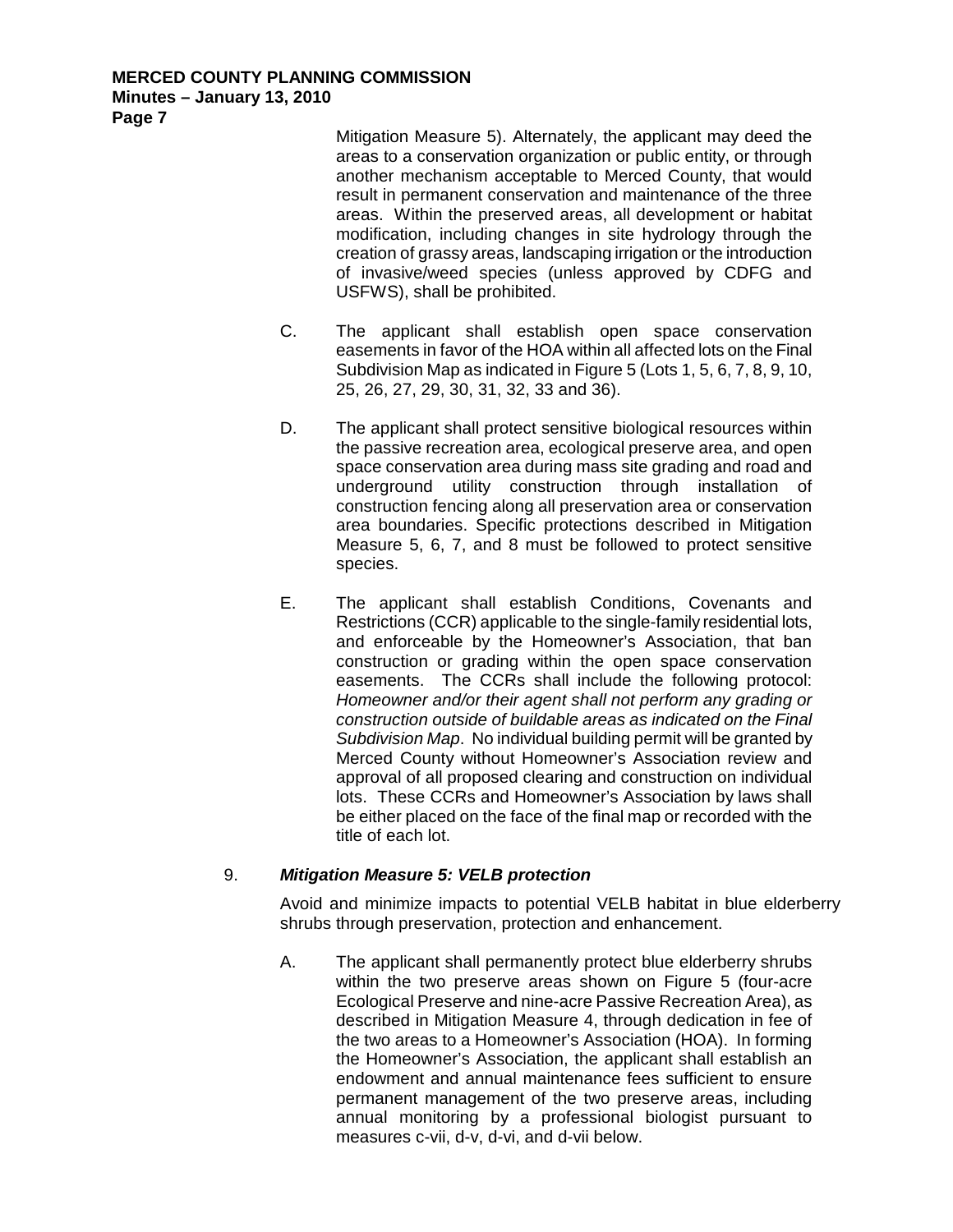**Page 8**

- B. Alternately, the applicant may deed the areas to a conservation organization or public entity, or through another mechanism acceptable to Merced County, that would result in permanent conservation and maintenance of the two areas. Within the preserved areas, all development or habitat modification, including changes in site hydrology through the creation of grassy areas, landscaping irrigation or the introduction of invasive/weed species (unless approved by CDFG and USFWS), shall be prohibited.
- C. During mass site grading and road and underground utility construction, all elderberry shrubs within the project area, but outside of the permanent preserves identified above, shall be preserved and protected through incorporating no-disturbance construction setbacks and regular monitoring in accordance with USFWS guidance. Specifically, the project must maintain nondisturbance buffers of at least 30 feet from any retained shrub to avoid habitat take, including the following protocols:
	- 1. All blue elderberry shrubs within the project site, and a 30-foot buffer line around them, shall be shown on grading and vegetation clearance plans.
	- 2. To avoid incidental take of habitat, all existing elderberry shrubs within the project site shall be flagged and enclosed by fences at least 30 feet from the canopy dripline (or other distance determined by the USFWS) during construction activities.
	- 3. Contractors shall be briefed on the legal requirement to avoid damaging the elderberry plants and the criminal penalties for not complying with these requirements.
	- 4. Work crews will be instructed about the status of the VELB and the need to protect its elderberry host plant.
	- 5. Signs shall be erected every 50 feet along the edge of all blue elderberry conservation areas, with information pertaining to the sensitivity of, listed status of, and penalties involved with damage to the plants. Signs shall include the following information: "*This area is habitat of the valley elderberry longhorn beetle, a threatened species, and must not be disturbed. This species is protected by the Endangered Species Act of 1973, as amended. Violators are subject to prosecution, fines and imprisonment*." The signs shall be clearly readable from a distance of 30 feet, and shall be maintained for the duration of construction.
	- 6. A penalty fee of \$10,000 shall be included in the construction specifications for each act of damage to a blue elderberry shrub within a conservation area. The penalty fee shall be submitted to the HOA to be used solely for restoration and/or mitigation of the damaged area. Any penalties or requirements imposed by the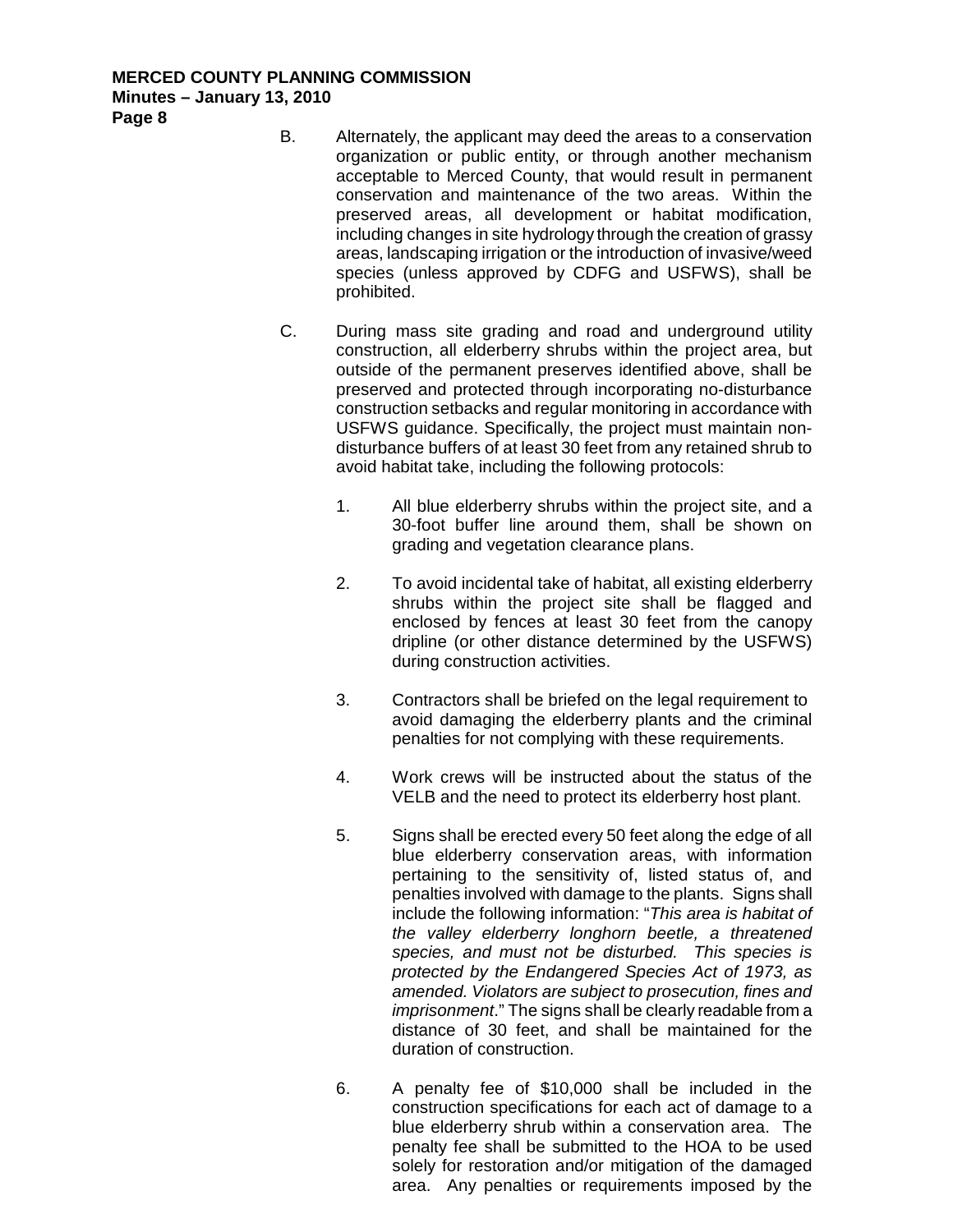USFWS and/or CDFG shall be the responsibility of the applicant or its contractor.

- 7. During periods of mass site grading and active roadway or underground utility construction, a qualified biologist shall regularly visit the construction site (at least weekly during active construction periods) to ensure that the elderberry shrubs are not being impacted.
- D. Blue elderberry shrubs within individual lots shall be permanently protected through the following conservation measures, in addition to those described in Mitigation Measure 4:
	- 1. Locations of existing blue elderberry within Lots 1, 5, 6, 8, 25, 26, 27, 29, 30, 31, 32, 33 and 36, and the 30-foot buffer conservation area/deed restriction shall be clearly marked on individual lot maps. All grading or construction shall be prohibited within open space conservation easement areas.
	- 2. Blue elderberry conservation easements (including the shrub and a 30 foot buffer) shall be permanently fenced (e.g. low profile stakes and natural material rope) and marked with a sign providing information pertaining to the sensitivity of, listed status of, and penalties involved with damage to the plants. Signs shall include the following information: "*This area is habitat of the valley elderberry longhorn beetle, a threatened species, and must not be disturbed. This species is protected by the Endangered Species Act of 1973, as amended. Violators are subject to prosecution, fines and imprisonment*. " The signs shall be clearly readable from a distance of 30 feet, and shall be permanently maintained;
	- 3. A penalty fee of \$10,000 shall be included in the construction specifications for each act of damage to a protected plant, tree, and/or habitat. The penalty fee shall be submitted to the HOA to be used solely for restoration and/or mitigation of the damaged area. Any penalties or requirements imposed by the USFWS and/or CDFG shall be the responsibility of the homeowner or their contractor.
	- 4. The applicant shall establish Conditions, Covenants and Restrictions (CCR) applicable to the single-family residential lots, and enforceable by the Homeowner's Association, that ban construction or grading within the open space conservation easements. The CCRs shall require homeowners of lots that include blue elderberry shrubs (Lots 7, 8, 25, 26, 27, 30, 31, 32, and 36) to permanently abide by a prohibition on the clearing and construction (according to setbacks as directed by the USFWS) within 30 feet of any blue elderberry shrub. The CCRs will include the following protocols: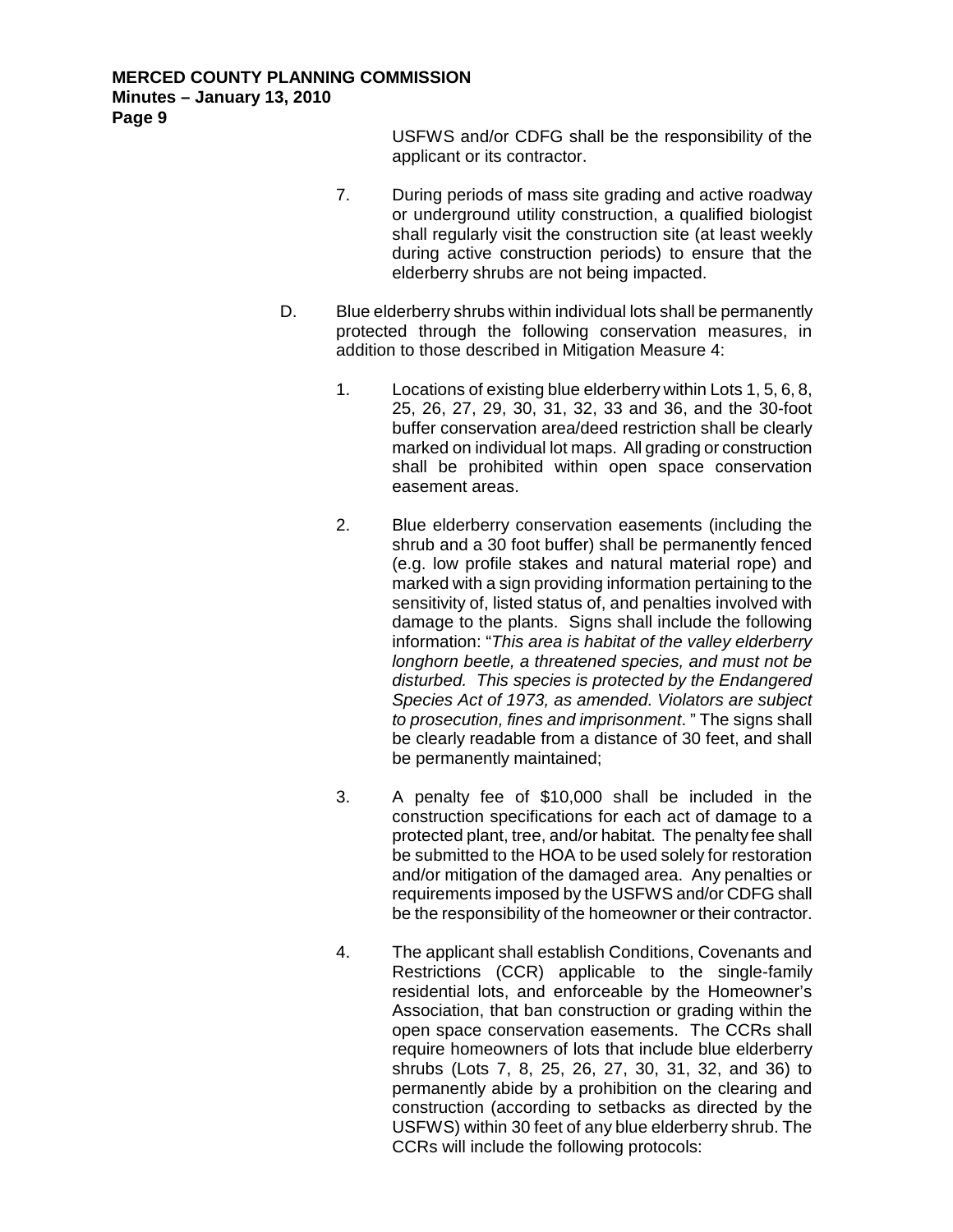- a. Homeowner and/or their agent shall not perform any grading or construction outside of buildable areas as indicated on the Final Subdivision Map.
- b. Homeowner and/or their agent shall avoid disturbing roots within the blue root protection zone (30 feet from the shrub).
- c. Homeowner and/or their agent shall avoid filling, trenching or paving within the root protection zone.
- d. Should any of the events listed above as (1)-(3) occur, homeowner or their agent shall be responsible for restoring the damaged area to its state prior to the initiation of construction or grading.
- e. Homeowner and/or their agent shall notify the USFWS in the event that a blue elderberry shrub is damaged. If shrubs must be removed, the homeowner will be responsible for the cost of replacing the shrub according to USFWS protocol (see conservation measure e below).
- 5. A certified biologist shall be present on-site at the initiation of single family residence construction within Lots 7, 8, 25, 26, 27, 30, 31, 32, and 36 to ensure that builders and crew have been adequately instructed to avoid disturbance within blue elderberry conservation areas and that blue elderberry shrubs have been flagged and enclosed by fences at least 30 feet from the canopy dripline (or other distance determined by the USFWS) during construction activities;
- 6. After major construction and landscaping is completed within Lots 7, 8, 25, 26, 27, 30, 31, 32, and 36 and prior to issuance of a final occupancy permit by Merced County, a certified biologist shall visit the site to confirm that blue elderberry shrubs have not been degraded, damaged or removed.
- 7. For 10 years after construction of the first residence within the subdivision is completed (as indicated by issuance of a certificate of occupancy by Merced County), a certified biologist shall annually monitor protection of blue elderberry shrubs within the project area (including single family residential lots). Every annual visit will include a survey of the number of shrubs and a count of the number of basal stems with a diameter of one inch or greater by size class, as well as visual inspections of all such stems for VELB and/or VELB exit holes.
- 8. A written report, presenting and analyzing the data from the project monitoring, will be prepared by a qualified biologist for each year of monitoring efforts. Copies of the report will be submitted by December 31 of that year to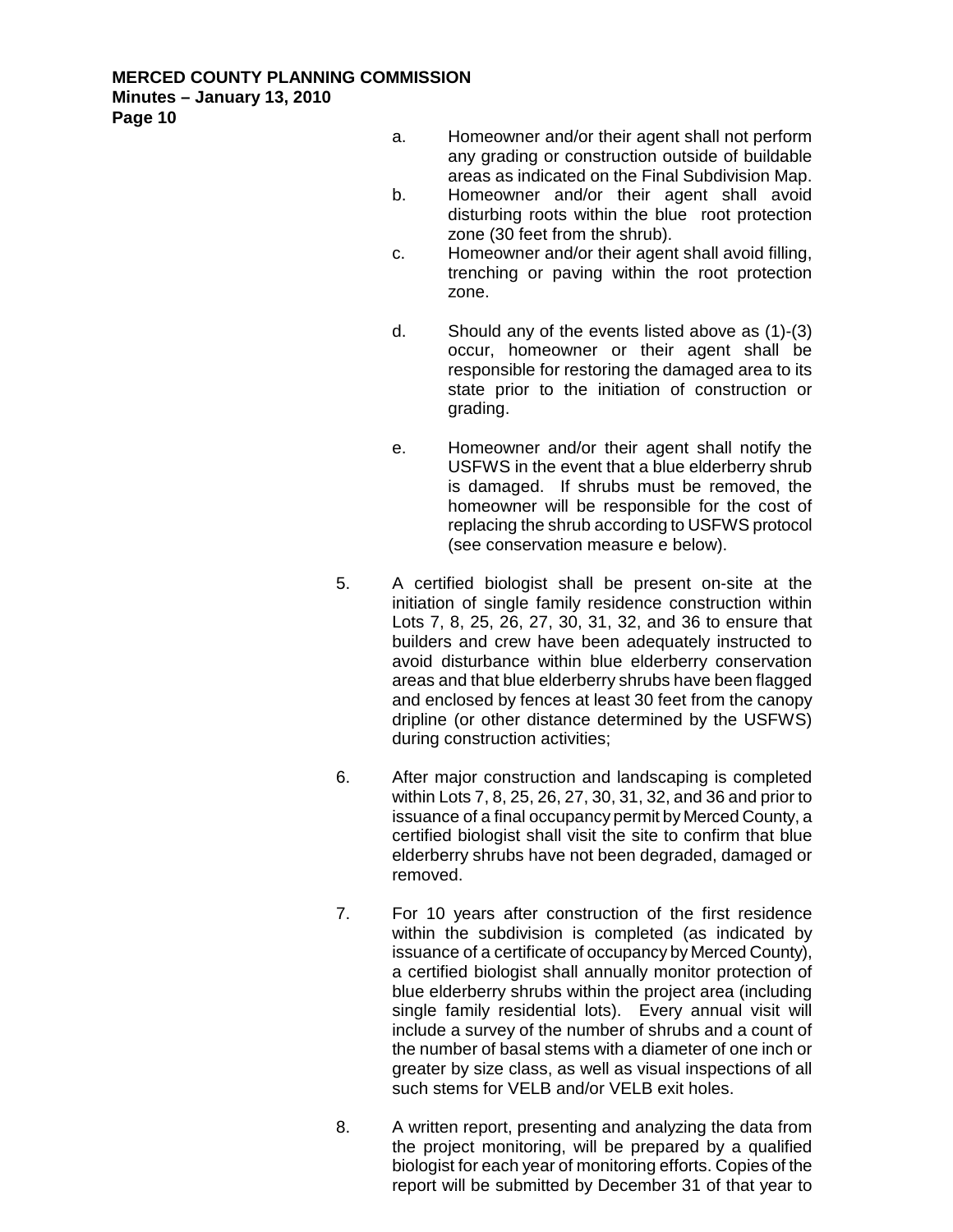> the USFWS and the CDFG. The report will address the status and progress of the blue elderberry shrubs, as well as any failings of the conservation plan and the steps taken to correct them. Any observations of VELB or fresh exit holes will be noted. Copies of original field notes, raw data, photographs and maps of the conservation area will be included with the report.

> The elderberry survival rates, conditions, and sizes of the plants will be analyzed and presented in the report. Observed and likely future threats will be addressed along with suggested remedies and preventative measures. A copy of each annual report shall be submitted to Merced County concurrently with its submission to USFWS and CDFG.

- E. The Federal Endangered Species Act (as managed through the USFWS) requires transplanting or replacing of elderberry shrubs for any direct or indirect impacts to shrubs with stems greater than one (1) inch before removal of any existing elderberry shrubs. If approved by the USFWS, prior to any further site disturbance or grading, or recordation of any Final Subdivision Map, any blue elderberry shrubs on the project site that will be impacted shall be transplanted to compatible sites with compatible habitat within the proposed preserves adjacent to the site. This preserve provides optimal conditions for elderberry shrubs, as evidenced by the thriving extant populations in the proposed preserve. In order to minimize the potential adverse effects of relocation, transplanting shall be completed during the winter season, while the elderberries remain in their dormant phase. Transplanting efforts shall be completed well in advance of any construction activities on the project site, and shall be overseen by a qualified biologist to ensure that proper procedures are followed. The applicant shall implement any additional mitigation identified by the USFWS.
- F. Construction and operation of the off-site stormwater detention system and any mitigation planting or transplanting undertaken by the project applicant or successor-in-interest shall avoid all existing blue elderberry shrubs, including a minimum 30-foot buffer area around each shrub or as otherwise approved by the USFWS.

## 10. *Mitigation Measure 6: Swainson's hawk and other raptor protection*

Avoid and minimize impacts to Swainson's hawk, through preservation, protection and enhancement.

A. Construction Scheduling. Any trees that need to be removed to facilitate future development shall be felled outside of the local avian nesting season (February 1 through August 31). If trees are to be felled within these dates, the applicant shall arrange for preconstruction nest surveys to be conducted by a qualified biologist no more than 30 days prior to the initiation of proposed development activities. A copy of the raptor nest survey report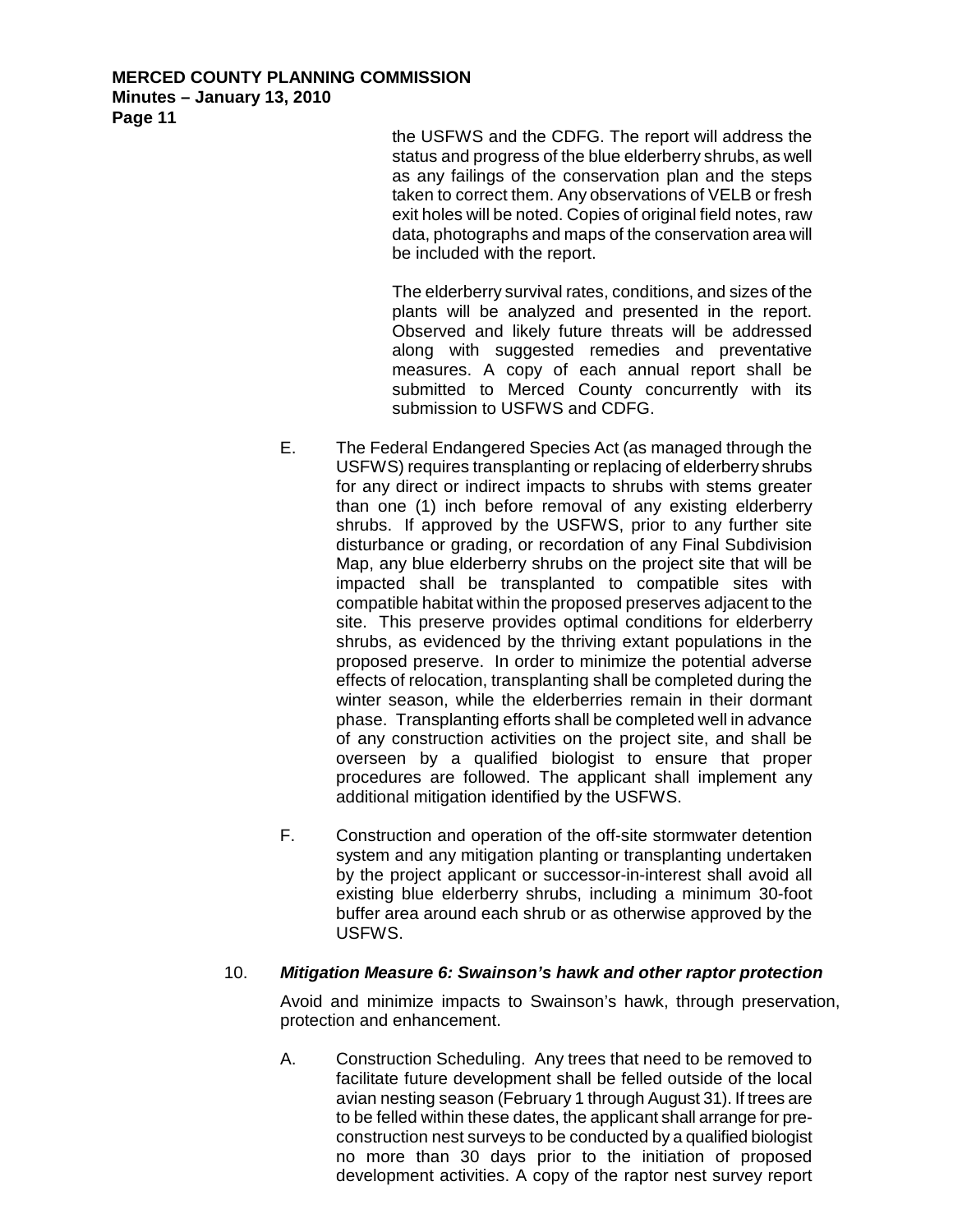shall be provided to the County. If surveys identify nest-building activity or an active nest near the proposed development, the applicant shall initiate consultation with the Department of Fish and Game to obtain recommendations on avoiding impacts to nesting birds while the nest is occupied.

Generally, buffers are erected around active raptor nests until the young have fledged or the nest is abandoned. Buffers range between 50 and 500 feet, depending on the species, and are determined through consultation with the CDFG.

- B. Foraging habitat compensation. The project applicant shall implement one of the following options to mitigate for the loss of ~20 acres of low-moderate quality Swainson's hawk foraging habitat on the project site:
	- 1. Prior to the initiation grading activities, purchase conservation easements and/or fee title acquisition of suitable foraging habitat (within 10 miles of a Swainson's hawk nest tree) at a 0.75:1 ratio (e.g. 15 acres for 20 acres impacted), as well as establishment of an associated management endowment to fund management of these lands in perpetuity.
	- OR 2. Prior to grading activities, place 15 acres of suitable agricultural land within 10 miles of the nearest Swainson's hawk nest tree into an agricultural easement managed by CDFG for Swainson's hawk foraging. Suitable agricultural easements would include areas limited to production of crops such as alfalfa, dry land and irrigated pasture, and cereal grain crops. Certain low growing row or field crops are appropriate as well. Vineyards, orchards, cotton fields and other dense vegetation do not provide adequate foraging habitat.

## 11. *Mitigation Measure 7: Oak woodland preservation*

Avoid and minimize impacts to oak woodlands, through preservation, protection and enhancement. The amount of oak woodland scheduled to be removed as part of this project requires mitigation in compliance with Public Resources Code §21083.4 (SB 1334). The project applicant shall implement all measures described in the Biological Resources Mitigation and Monitoring Plan (Vollmar 2009) (attached as Appendix A, of this MMP). The Biological Resources Mitigation and Monitoring plan includes, but is not limited to the following requirements:

- A. During construction, the 179 oak trees and their root protection zone (150% circumference of the dripline) within the portion of the project site to be developed, and within the conservation/deed restriction area, shall be protected from disturbance with flagging and hay bales along the root protection zone
- B. Compensation plantings at a ratio of 3:1 shall be required for all Oak trees to be removed as a result of project implementation that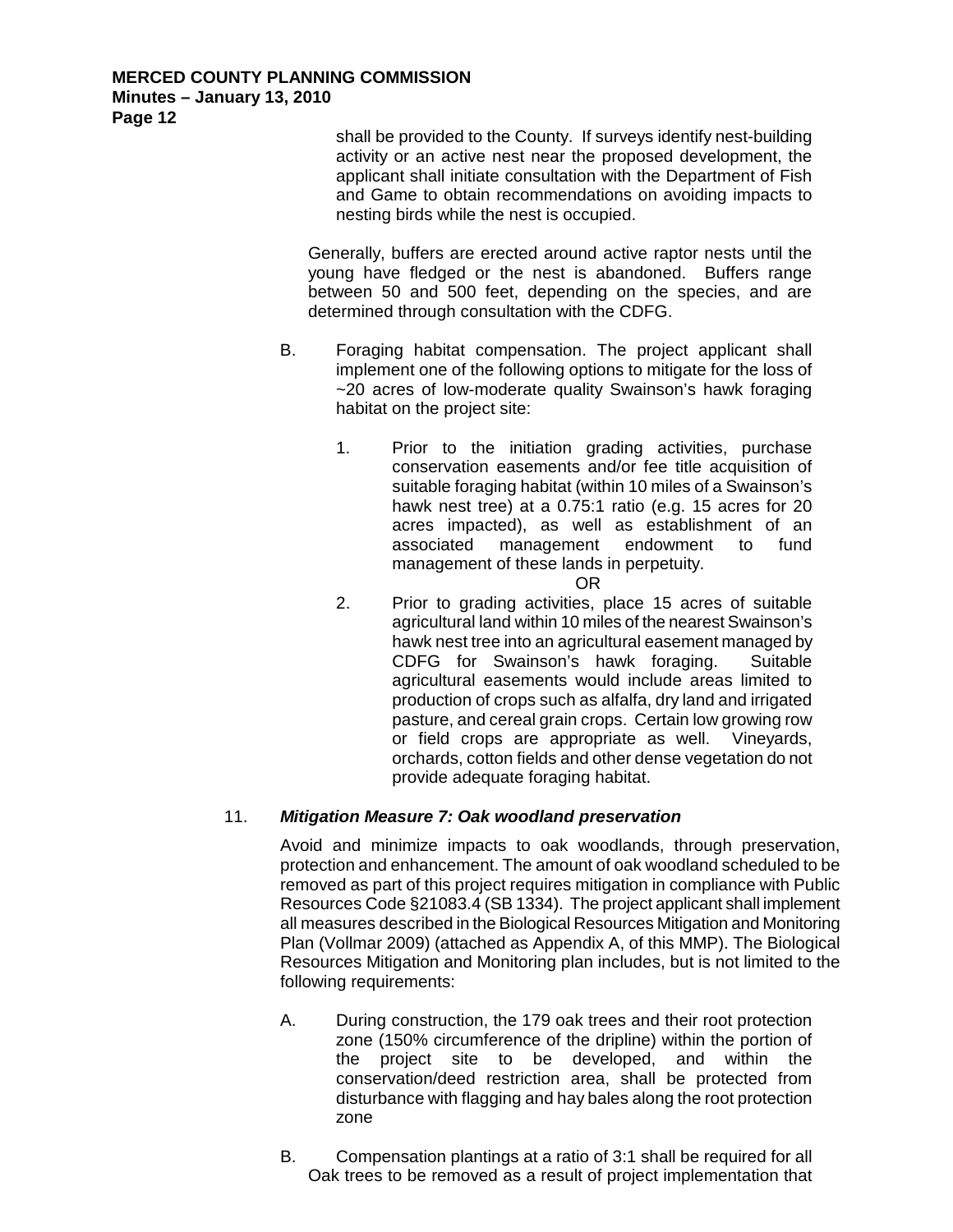are five inches in dbh or greater existing at the date of project approval, or having existed on the site in the period from January 1, 2003 to project approval. The replacement trees must have a guaranteed survival rate of 70 percent at the end of seven years.

Additional plantings at a ratio to 3:1 shall be made if, at the end of seven years, the survival rate is less than 70 percent; such additional plantings shall be monitored for a subsequent seven year period. Compensation plantings shall be implemented for the 45 impacted valley oaks. Diameter at Breast Height (dbh) measurements (measured at approximately 4.5-feet above the ground) for the 45 impacted oaks aggregate to a total of 504 inches.

- C. The remaining 177 trees on the project site shall be preserved within open space conservation areas (deed restrictions) to prohibit their cutting or interference, along with 138 valley oaks within the two proposed preserves, for a sum total diameter of 4,544 inches. Further, the 138 oaks within the two preserves shall provide 13 acres of undisturbed, natural oak woodland habitat.
- D. The applicant shall establish Conditions, Covenants and Restrictions (CCR), enforceable by the Homeowner's Association, applicable to the single-family residential lots that will require future homeowners to comply with standard oak tree care practices including (but not limited to):
	- 1. Avoid disturbing roots within the tree's root protection zone (150% dripline circumference, up to 90 feet from the trunk for a mature tree)
	- 2. Avoid filling, trenching or paving within the root protection zone
	- 3. Provide enclosures for seedlings and saplings to prevent damage from herbivores or domestic livestock
	- 4. Employ the services of a certified arborist for pruning or supplemental maintenance such as thinning a crowded stand or tree replacement
	- 5. Avoid overwatering oak trees by planting only droughttolerant plants that require no summer water around old established oaks, and no closer than 6 feet from the base of the tree.
- E. It is presumed that the existing thriving population of preserve oaks will remain healthy. Nonetheless, the overall health and long-term viability of each oak within the two preserves shall be monitored visually at least once a year for a period of 7 years by a qualified biologist.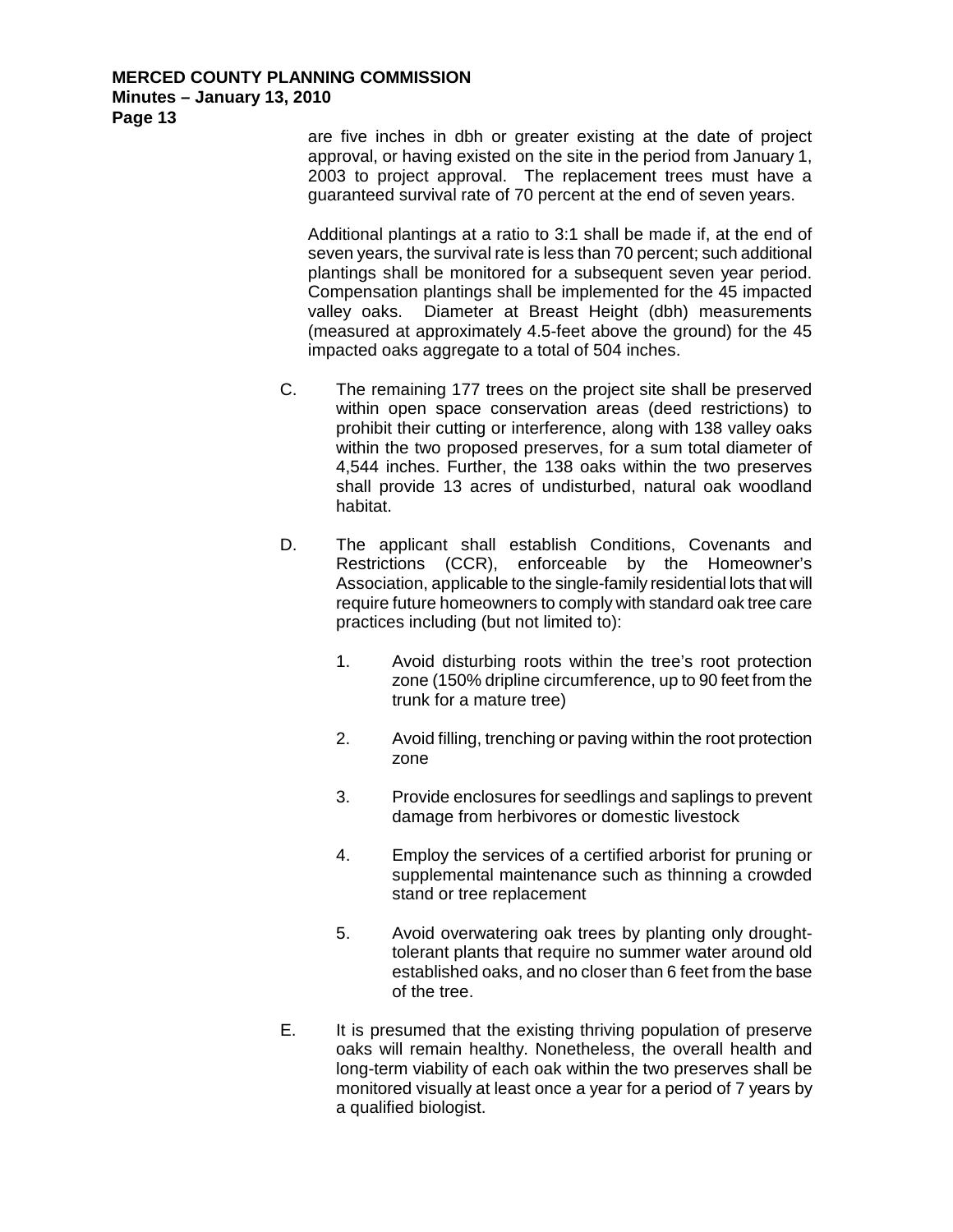## 12. *Mitigation Measure 8: Wetland impact compensation*

In accordance with project Mitigation and Monitoring Plan (Vollmar 2006), the project applicant shall compensate for a total of 0.423 acres of wetland loss with the creation of two on-site wetlands totaling 0.899 acres in the preserve areas.

As a condition of project approval, prior to any site grading or construction involving fills, road crossings, utility crossings or other direct impacts to Waters of the U.S, the project applicant shall obtain all necessary wetland permits and/or certification from the USACE, CDFG, and Regional Water Quality Control Board (RWQCB). The Biological Resources Mitigation and Monitoring Plan (Vollmar 2009) includes an on-site wetlands compensation construction plan and monitoring plan. Both created wetlands will be constructed to sustain seasonal inundation and perennial sub-surface saturation. A proposed 0.432-acre wetland (CW-1) would be created in an area currently covered by tailings in the northeastern corner of the nine-acre proposed passive recreation preserve just north of the project site impact area. A proposed 0.467-acre created wetland (CW-2) will be constructed in an area covered by tailings in the northern section of the proposed four-acre ecological preserve. CW-2 would effectively extend an existing narrow wetland situated just north of the proposed limit of grading for the wetland. It is anticipated that the created wetlands will match, if not exceed, the habitat quality of the existing wetlands among the project site tailings.

As indicated, typical species inhabiting the existing wetlands include tall nutsedge, rushes, and pale-spike rush, as well as overstory cottonwoods and willows. Excavating new wetland pools to a depth comparable to existing wetlands (typically one foot in depth) will provide suitable hydrology conducive to natural colonization by these native species. Criteria and timetables for evaluating the incremental success of the created wetlands are outlined in the Mitigation and Monitoring Plan (Vollmar 2006). The plan includes measures to insure that on-site un-impacted wetlands and created wetlands will remain inundated or saturated for sufficient duration to support hydrophytic vegetation. Additionally, project designs provide a drainage system (consistent with Mitigation Measures in the Hydrology section of this Initial Study) to prevent surface stormwater or landscaping irrigation runoff from flowing into on-site wetlands in preserve zones, or other nearby wetlands areas, unless adequately filtered by new wetlands or grasslands. The Sacramento District Corps of Engineers will be provided with an annual report within sixty days of the completion of vegetation sampling for years one, two, three and five. These reports will present the results of the current year's data and discuss the program's progress toward achieving mitigation success. Both COE and USFWS will be notified in writing once it has been determined by the project's wetland monitor that the success criteria for the project have been met, as outlined below. USACE authorization for fill must be secured, and the appropriate wetlands mitigation plan must be approved by Merced County and the USACE prior to issuance of construction permits or recordation of parcel or subdivision maps. The wetlands mitigation plan must also be submitted to the Merced County Planning & Community Development Department for review and approval. Compensation wetlands must meet the following success criteria, as well as any additional criteria identified by the USACE, CDFG and/or the RWQCB:

• Compensation wetlands will remain inundated or saturated for sufficient duration to support hydrophytic vegetation.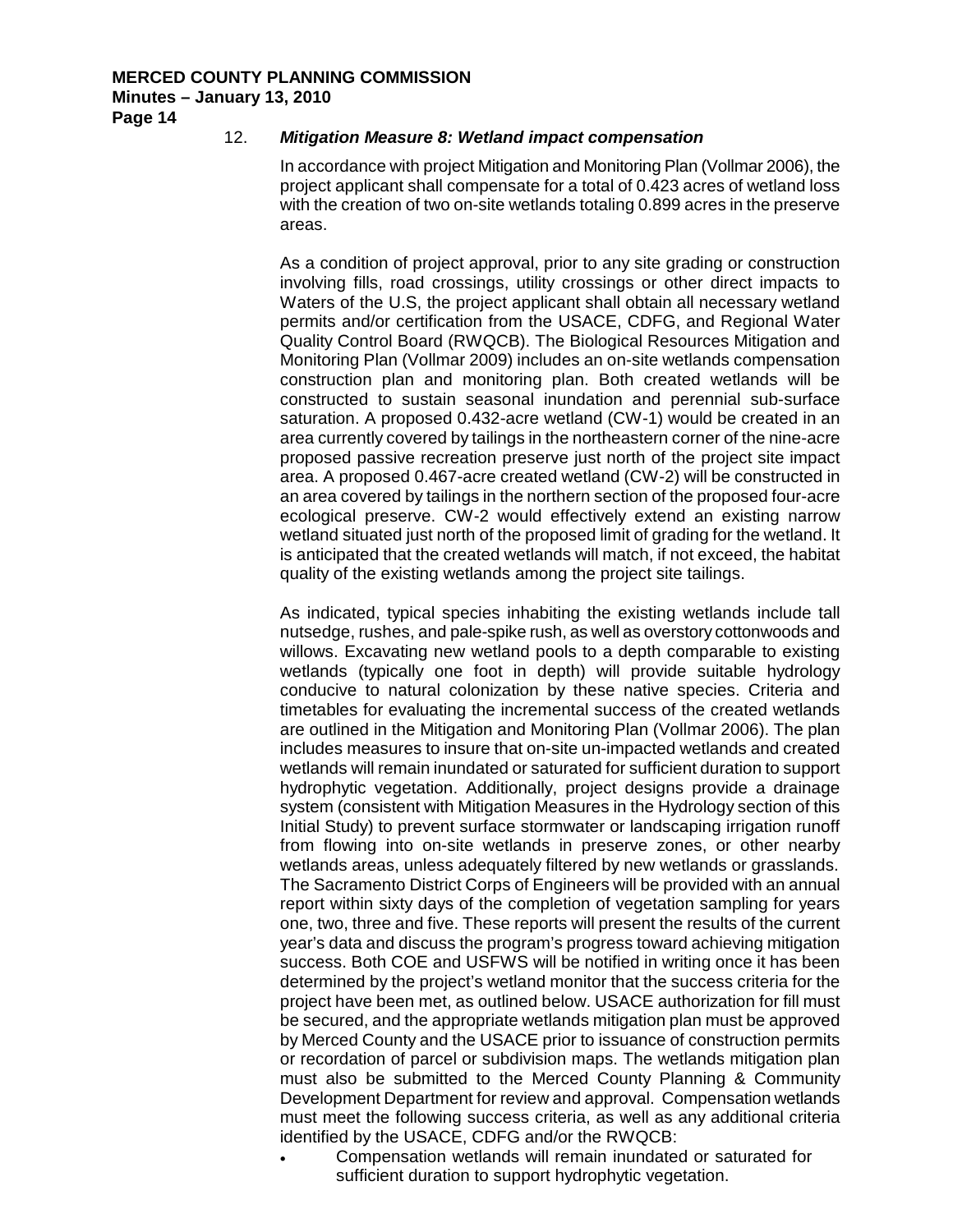- Compensation wetlands will exhibit biotic communities comparable to impacted wetlands.
- Project designs must provide a drainage system to prevent surface stormwater or landscaping irrigation runoff from flowing into compensation wetlands, or other nearby wetlands areas, unless adequately filtered by new wetlands or grasslands.
- Compensation wetlands will be monitored each year for five years, and a report of monitoring results will be submitted to the USACE and Merced County Planning & Community Development Department for review.
- Mitigation plans shall include provisions for reevaluation, in the event that mitigation success criteria are not met within specified time frames.

## 13. *Mitigation Measure 9: Storm Water Pollution Prevention Plan*

Construction activities disturbing one or more acres are required by the State Water Resources Control Board (SWRCB) to obtain a General Construction Activity Stormwater Permit and a National Discharge Elimination System (NPDES) permit. Prior to the initiation of grading, the project applicant shall prepare and implement a Storm Water Pollution Prevention Plan (SWPPP) designed to reduce potential impacts to water quality during construction of the project. As required by regulations implementing the Construction Stormwater Permit, the SWPPP shall include:

- Specific and detailed Best Management Practices (BMP) to mitigate construction related pollutants, including sediments. These controls would include practices to minimize the contact of construction materials, equipment, and maintenance supplies (e.g., fuels, lubricant, paints, solvents, and adhesives) with stormwater. The SWPPP would specify properly designed centralized storage areas that keep these materials out of the rain and/or protected from the wind.
- Dust control BMPs for the stabilization of exposed surfaces and to minimize activities that suspend or track dust particles. For heavily traveled and disturbed areas, wet suppression (watering), chemical dust suppression, gravel or asphalt surfacing, temporary gravel construction entrances, equipment wash-out areas, and haul truck covers can be employed as dust control applications. Permanent or temporary vegetation and mulching, and sand fences can be employed to prevent sediment-laden stormwater from reaching receiving waters, or to force stormwater to drop their sediment load on-site.
- The SWPPP is required to specify a monitoring program to be implemented by the construction site supervisor. SWRCB personnel, who may make unannounced site inspections, are empowered to levy appropriate fines if it is determined that the SWPPP has not been properly prepared and implemented.

## *14. Mitigation Measure 10: Fire breaks and fire setbacks*

A. The project shall comply at all times with the requirements set forth in §51182 of the Government Code and §4291 of the Public Resources Code regarding minimum standards for on-site firebreaks, vegetation management, and structure design and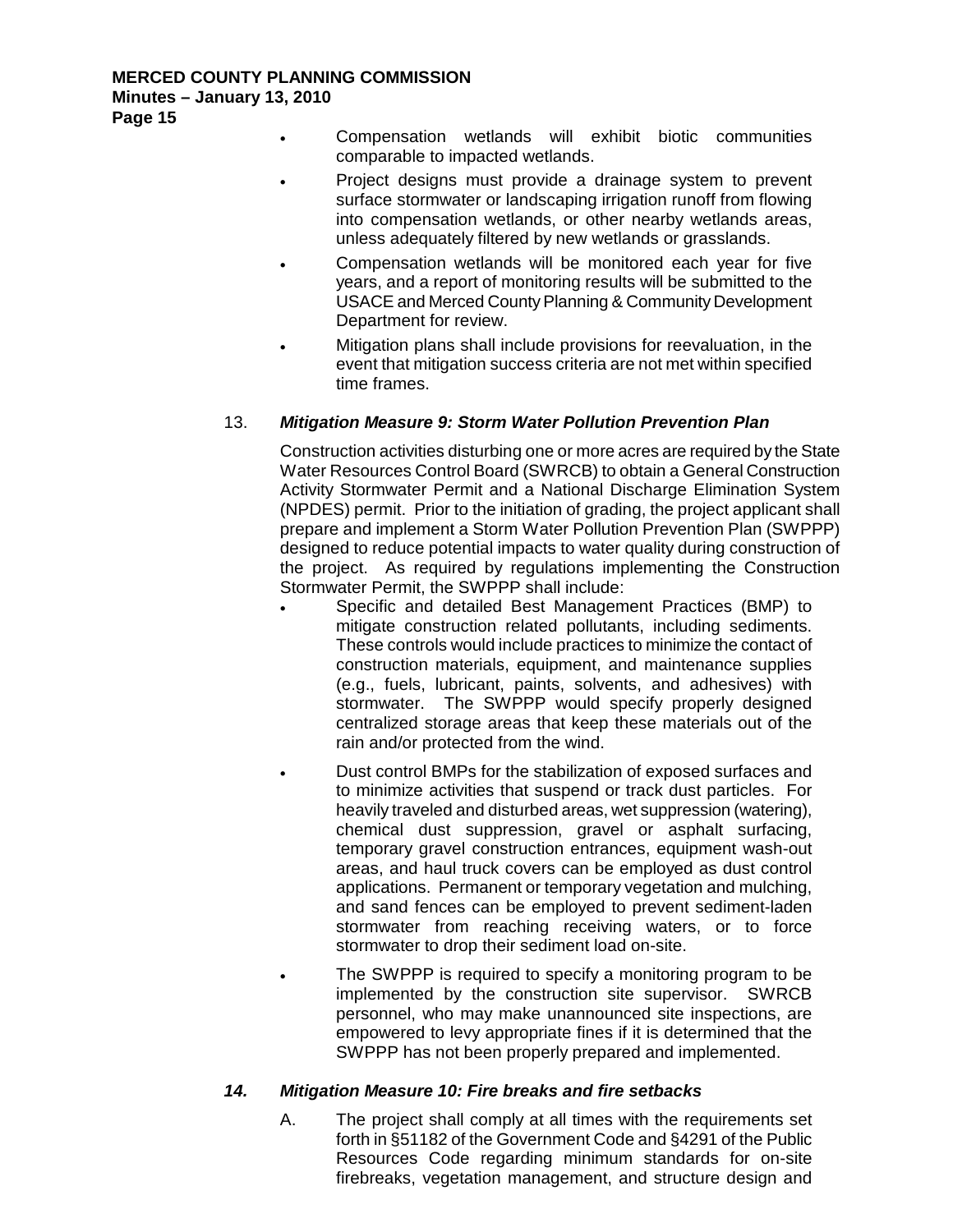maintenance. For lots with 1-acre or greater buildable area, these requirements include:

- 1. Creation of a minimum 30-foot wide firebreak around the perimeter or each dwelling unit and commercial structure cleared of all flammable vegetation or other combustible growth. Landscaping may be developed within this area if it does not form a means of rapidly transmitting fire from the native growth to any dwelling or structure.
- 2. Creation of a secondary firebreak from the outside of the 30-foot area described above to 100 feet in which all brush, flammable vegetation, or combustible growth is removed. Grass and other vegetation located more than 30 feet from the dwelling or structure and less than 18 inches in height above the ground may be maintained where necessary to stabilize the soil and prevent erosion. This will not affect requirements for preservation of oaks and elderberry bushes because these preserved resources are not within lots with 1-acre or grater buildable area.
- 3. Removal of that portion of any tree that extends within 10 feet of the outlet of any chimney or stovepipe.
- 4. Any tree located adjacent to, or overhanging, a building should be kept free of dead and dying wood.
- 5. Maintaining the roof of any structure free of leaves, needles, or other dead vegetative growth.
- 6. Providing and maintaining at all times a screen over the outlet of every chimney or stovepipe that is attached to any fireplace or stove.
- 7. Obtaining a certification from the local building official that the dwelling or structure, as proposed to be built, complies with all applicable state and local building standards.
- B. Prior to approval of building plans for each individual structure, a Defensible Space[1](#page-15-0) Plan shall be prepared and submitted for review and approval by the Merced County Fire Department. The Defensible Space Plan shall demonstrate that all material surrounding structures capable of furthering the spread of fire has been cleared, reduced, or modified to act as a barrier between an advancing fire and the structure, and that the Plan complies with the state requirements set forth in SB 1369.

<span id="page-15-0"></span>Ĩ 1 Defensible space is the area around a structure, where material capable of causing fire has been cleared, reduced or changed, to act as a barrier between an advancing fire and the structure.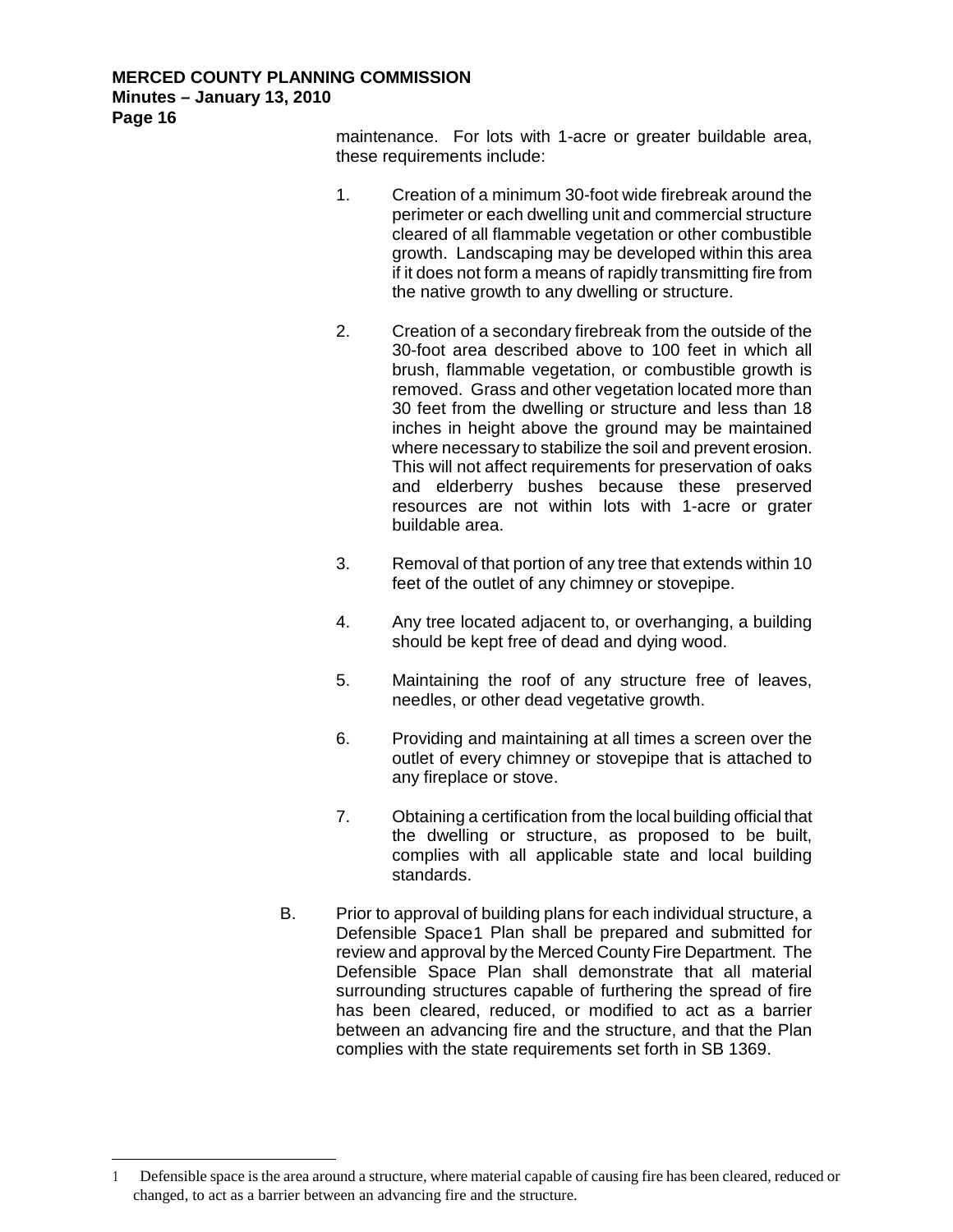## 15. *Mitigation Measure 11: Comply with Merced County Storm Water Detention Requirements*

Pursuant to Merced County Code §17.20.050.D1.g and t, the applicant shall ensure that the capacity of the proposed stormwater detention is adequate to accommodate stormwater flows from the proposed project. The project applicant shall revise the design of the storm detention basin to be constructed consistent with Merced County requirements, therefore

accommodating a 25-year storm event. The created wetland shall be constructed and managed as a water quality improvement feature to protect groundwater from the adverse effects of urban runoff.

## 16. *Mitigation Measure 12: Comply with County NPDES BMP Requirements*

The project applicant and all successors in interest shall protect the Merced River from any potential contamination generated on the site that could flow by surface or subsurface to the Merced River by implementing Best Management Practices as required by the Merced County Public Works Department pursuant to the County's NPDES permit, and any such additional measures as may be required by the Regional Water Quality Control Board.

Prior to issuance of grading or building permits, the project applicant shall be required to submit plans of the proposed detention and wetland treatment facilities to the Merced County Public Works Department for review and approval. Plans at a minimum shall include detention basin location, size, inlet and outlet details, and specified lining and construction materials. This will allow for engineering review of the designs to ensure that polluted water is sufficiently detained and treated without impacting groundwater quality.

## *17. Mitigation Measure 13: Extend sewer main*

Prior to the recordation of any Final Subdivision Map, the project applicant or any successor in interest shall extend the sewer main either within Merced Falls Road or within a utility easement to serve Lots 11 through 33, or provide surety in a form acceptable to the County for installation of the sewer main. The sewer main shall be installed prior to the issuance of any building permits for individual residences.

## *18. Mitigation Measure 14: Comply with local and state requirements*

The property owner/applicant shall comply with Merced County Public Works and Caltrans requirements as set forth as conditions 1-11 below.

The following specific measures would be required to meet County Roads Division requirements:

1. Satisfy Improvement Level 1 requirements as set forth in Chapter 16.08 of the Merced County Code which generally includes dedication of right of way and public utilities easements, roadway construction and installation of matching pavement along existing roadways, street lighting, storm drainage system and underground or relocated utilities and irrigation facilities.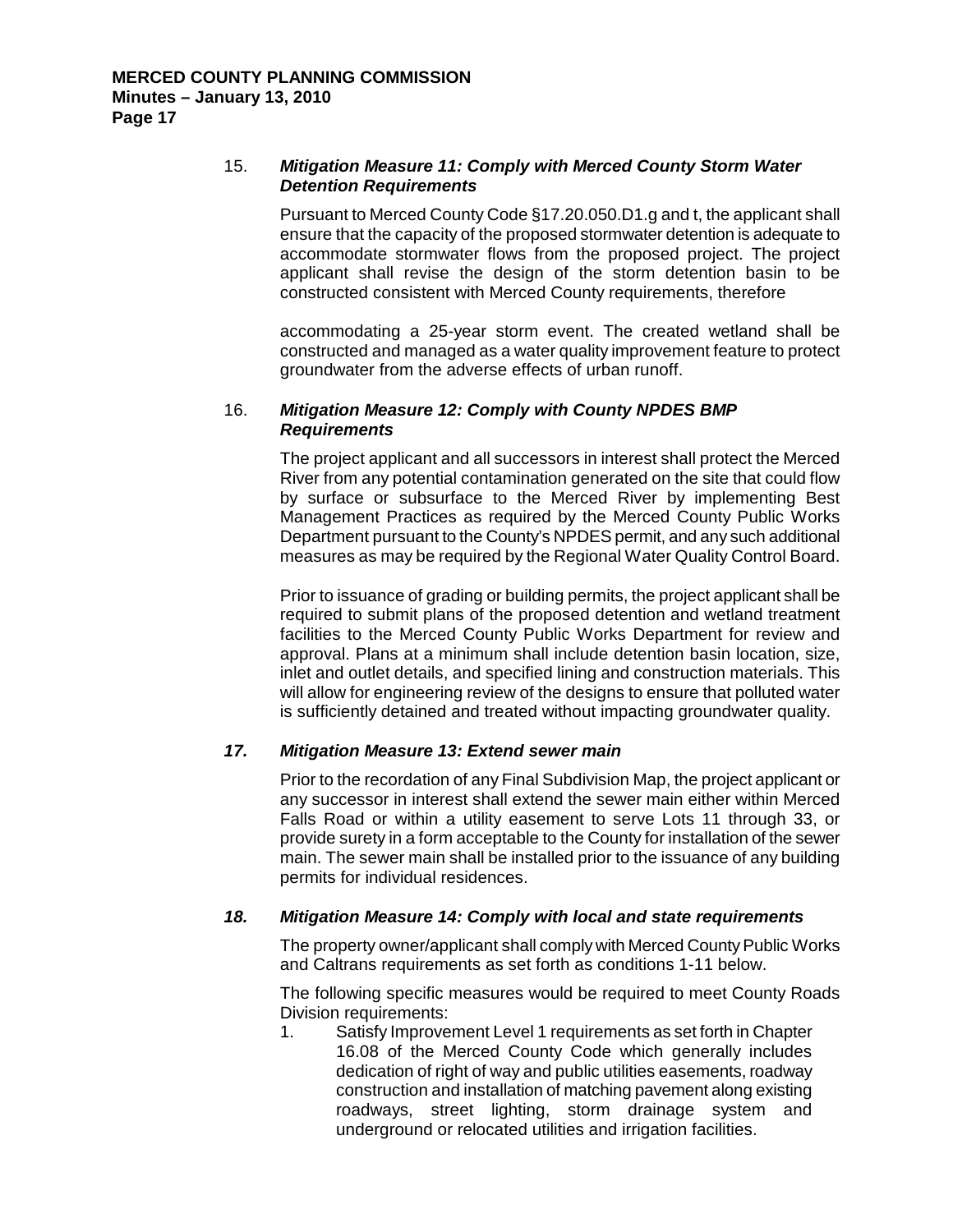- 2. Release and relinquish all abutter's rights of access to and from the entire Merced Falls Road frontage of Lots as designated by Merced County Department of Public Works.
- 3. The owner shall dedicate on the final map 15 feet of road right of way, for a total road right of way width of 80 feet, and a 10-foot wide public utility easement along the La Grange Road frontage of the property.
- 4. The owner shall dedicate on the final map 20 feet of road right-of-way along the Merced Falls Road frontage of the property to provide a total road right of way width of 80 feet. A 10-foot wide public utility easement shall be dedicated along all public road rights of way.
- 5. The minimum easement width for sewer or storm drain pipelines located outside of the road right of way shall be 15 feet.
- 6. The internal streets shall be designated as a Court and named to the satisfaction of the Department of Public Works and Fire Department. The internal streets shall be designed and constructed per Drawings ST-06B and ST-10 of the Merced County Department of Public Works Improvement Standards and Specifications.
- 7. The proposed internal rights of way to provide access to the internal lots shall be improved to Merced County Department of Public Works standards and named to the satisfaction of the Department of Public Works and Fire Department. A gated entry shall be placed if the road is to be privately maintained. Conditions, covenants, and restrictions shall be provided to address maintenance of a private road, gate, and landscaping as applicable.
- 8. The storm drainage basin(s) shall be delineated on the final map. The storm drainage system shall be designed pursuant to the Merced County Department of Public Works Storm Drainage Manual.
- 9. All lot grading shall be completed, all underground improvements shall be installed and aggregate base material on all new streets shall have been rough graded and compacted, prior to the issuance of any building permits. The developer shall enter into an agreement with Merced County Department of Public Works that no occupancy shall take place until such time as all improvements are completed.
- 10. The Developer/Applicant shall provide centerline striping for those new roads which intersect the existing peripheral streets.
- 11. The Developer/Applicant is advised that he/she may be obligated to comply with Regulations for stormwater runoff issued by the EPA on November 16, 1990 (40 Code of Federal Regulations Parts 122, 123, and 124). For information and direction, contract the State Water Resources Control Board's Construction Activity Storm Water Hotline at (916) 341, 5537, e-mail: [stormwater@swrcb.ca.gov,](mailto:stormwater@swrcb.ca.gov) or visit their website at [www.swrcb.ca.gov.](http://www.swrcb.ca.gov/)
- 12. As part of the site improvement/preparation process required for recording a final map, the applicant shall construct a walking path on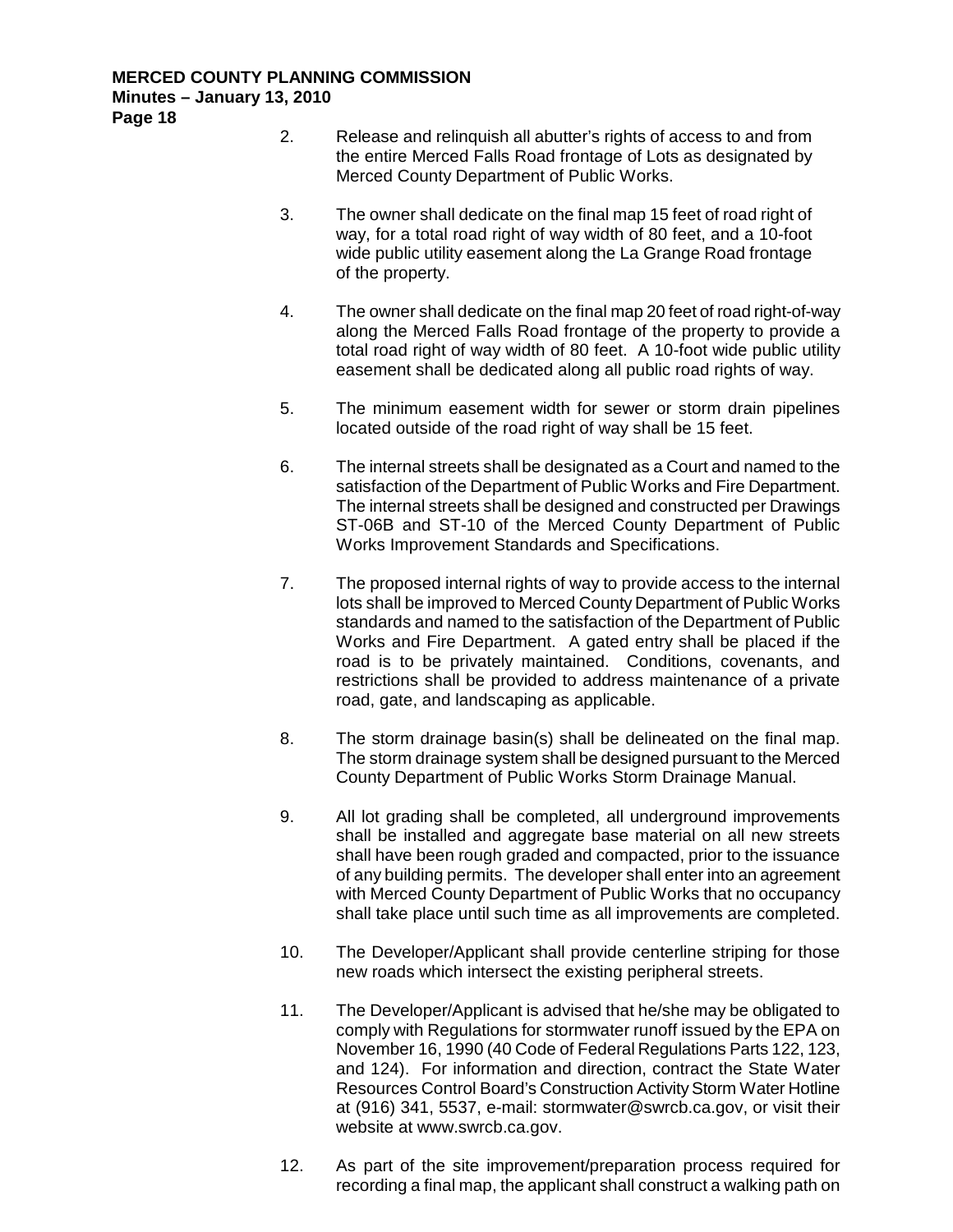> the north side of Merced Falls Road that runs from the southeast corner of proposed lot #25, as shown on Figure 5, Sensitive Biological Habitats, September 2009, westwards to the intersection of Merced Falls Road and La Grange Road. The applicant shall also provide for the installation of a street light at this intersection.

> The walking path shall be aligned to avoid additional impacts to oak trees on the project site beyond those outlined in the Mitigation and Monitoring Plan and detailed in Mitigation Measure 7. The exact alignment, dimensions, and surfacing of this walking path shall be approved by the Merced County Department of Public Works Road **Division**

**The Planning Commissioners took a 10 minute break.**

## **VI. COMMISSION ACTION ITEMS**

**A. TO CONSIDER AND DECIDE ON THE SUFFICIENCY OF THE AGENDA ITEM DESCRIPTION (GOV CODE § 54954.2) FOR THE NOVEMBER 18, 2009, AGENDA ITEM:** Public Hearing Item B. Conditional Use Permit No. CUP09-008 – Ingomar Packing Co. This is in response to a December 10, 2009, request from Marsha A. Burch, to Cure and Correct an alleged violation of the Ralph M. Brown Act (Gov Code § 54960.1). **BG**

**MOTION: MOBLEY – ERRECA, AND CARRIED BY A VOTE OF 4 – 0, THE COMMISSION DECIDES THAT THE NOVEMBER 18, 2009, DETERMINATION AND ACTION TAKEN ON CUP09-008 WAS IN CONFORMANCE WITH THE BROWN ACT AND CEQA GUIDELINES AND NO FURTHER RESPONSE TO THIS APPEAL IS NECESSARY.**

**B. TO CONSIDER AND DECIDE ON THE SUFFICIENCY OF THE AGENDA ITEM DESCRIPTION (GOV CODE § 54954.2) FOR THE DECEMBER 2, 2009, AGENDA ITEM:** Public Hearing Item B: Major Subdivision Application No. MAS05-015, "Park Street Estates". This is in response to a December 9, 2009, request from Marsha A. Burch, to Cure and Correct an alleged violation of the Ralph M. Brown Act (Gov Code § 54960.1). **JH**

**MOTION: MOBLEY – ERRECA, AND CARRIED BY A VOTED OF 4 – 0, THE COMMISSION DECIDES THAT THE DECEMBER 2, 2009 DETERMINATION AND ACTION FOR MAS05-015 WERE IN CONFORMANCE WITH THE BROWN ACT AND CEQA GUIDELINES AND THAT NO FURTHER RESPONSE TO THE SAN JOAQUIN RAPTOR RESCUE CENTER/PROTECT OUR WATER APPEAL IS NECESSARY.**

#### **VII. CORRESPONDENCE**

None

#### **VIII. GENERAL BUSINESS**

Commissioner Lashbrook would like to see more wording on the Planning Commission agendas regarding Initial Studies or Mitigated Negative Declarations to let the public know what type of environmental documents will be heard at each meeting.

Robert Lewis, Development Services Director, explained that more wording can be added regarding exempting projects from CEQA, by defining what action is being taken.